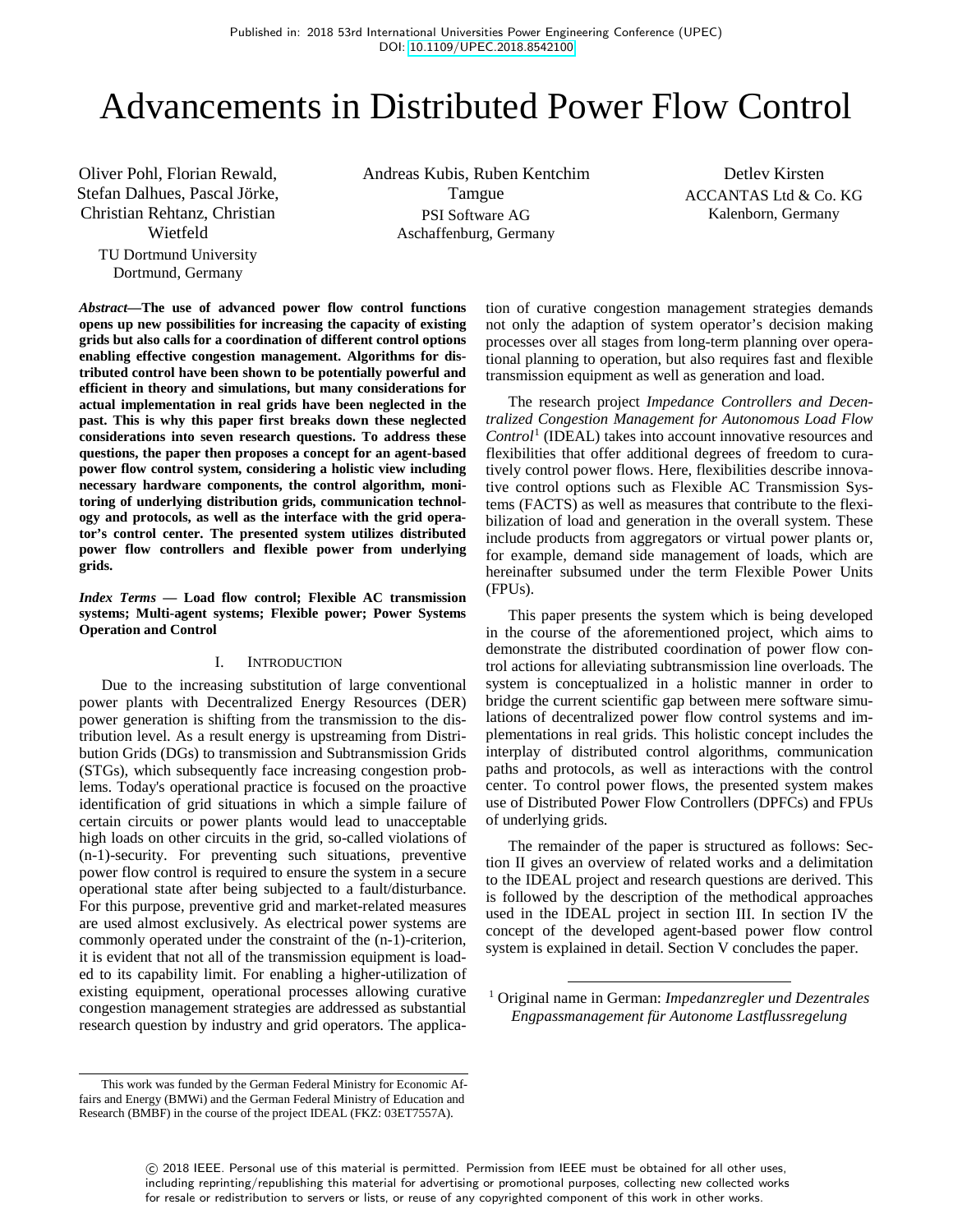## II. RELATED WORKS, DELIMITATION AND RESEARCH **OUESTIONS**

The ongoing development towards a future smart grid pushed innovative technologies like FACTS, high-voltagedirect current lines, virtual power plants, flexible power generation, demand side management, energy storages or overhead line thermal monitoring in the focus of global research and practical applicability. As an innumerable amount of publications propose control schemes for such devices, holistic control concepts incorporating the whole set of power flow coordination possibilities for power system operation from a conceptual, mathematical, operational and technological viewpoint is rare and subject to ongoing research. As research provides promising approaches considering (semi-) automatic coordination systems based on advanced sensing, predictive monitoring and communication technologies, a brief review of selected projects in the course of distributed or autonomous power flow control in the context of the German Energiewende as well as a delimitation to IDEAL and research questions followed in this paper is given.

## *A. Related Works and Delimitation*

The work in [1, 2, 3, 4] combines the expertise of power and communication engineering, statistics and computer science in order to design coherent Wide Area Monitoring, Protection and Control applications based on the latest progress of the disciplines involved. Besides others, decentralized as well as centralized automatic power system monitoring and control functions have been developed in these papers. In contrast to this, the algorithms for power flow control used in IDEAL are not exclusively decentralized or centralized, but complemented to a hybrid structure in which the central entity continuously checks the plausibility and condition of the decentralized control systems and, if necessary, corrects or disables them in last consequence.

The German funding programme Smart Energy Showcases - Digital Agenda for the Energy Transition (SINTEG) aims to set up large-scale showcase regions for developing and demonstrating model solutions that can deliver a secure, efficient and environmentally compatible energy supply with electricity being generated to a large extent from volatile renewable sources. The programme focuses on building smart networks linking up the energy supply and demand sides, and on the use of innovative grid technology and operating strategies. In contrast to SINTEG, IDEAL is taking operational flexibility of active distribution grids into account for curative congestion management purposes that shall be utilized to relieve stressed situations in STGs. Aspects of availability and security of such flexibilities is not in focus of IDEAL, but the coordination of autonomous multi-agents across voltage-levels utilizing such flexibility is strongly focused.

New procedures for grid monitoring and congestion management in the transmission grid in order to better exploit existing transmission capacities and reduce the need for grid expansion in the transmission grid are developed in [5]. In a two-stage process, manual grid operation management will be supported first, followed by mechanisms for fully automated congestion management. This work firstly combines the capabilities of advanced distributed power flow control based on multi-agent technology with supportive tools for power system operators in a control center environment. Here, a MASlike system was applied for providing control proposals to the control room staff. Therewith decision making in highly stressed power system conditions has been improved. While the cited work elaborates on innovative control functions and assistive tools for prospective congestion management based on simulations, IDEAL is going a step further and implements selected functions in the field and in laboratory environment.

#### *B. Research Questions*

As discussed in the outstanding publications of IEEE Power Engineering Society's MAS Working Group [6, 7], several questions and challenges need to be overcome before a distributed power flow control system based on MAS could be applied in practice. On the basis of these questions, a consortium consisting of academics, industrial partners and grid operators are seeking answers to the following questions in the IDEAL project. *(i)* What benefits for power system operation are offered by MAS? *(ii)* What differentiates MAS from existing systems and approaches? *(iii)* To what sort of control problem can MAS be applied and how should agents be coordinated? *(iv)* How should MAS be designed and implemented? *(v)* Are there any special considerations for the application of MAS in power engineering? *(vi)* How can innovative power flow control measures, like DPFC and flexibility from active distribution grids be considered in a MAS based power flow control environment? *(vii)* To which extend should an autonomous MAS be supervised by a central control system with full system observability?

#### III. METHODICAL APPROACH

The IDEAL project aims to address the aforementioned research questions. Our methodical approach for developing an environment in which we can find answers to the formulated questions is described in the following.

#### *A. Distributed Control Algorithm*

Today, the setpoints of power flow controlling devices are attuned preventively to avert line overloads before they can occur. The IDEAL project shifts this paradigm by allowing DPFC setpoint combinations which do not need to be secure for every (n-1)-case. This can only be permitted if overloads occurring in a contingency situation can be alleviated immediately. For this a control algorithm is necessary which can quickly determine and adjust setpoints of power flow controlling devices during live grid operation. Using a decentralized control algorithm for this is advantageous for several reasons. First, the calculation of sensitivities the algorithm needs is computationally expensive and can be executed faster by distributing the task onto multiple devices. Second, the algorithm should be robust to disturbances. In a decentralized system the failure of a single unit does not bring the overall system to a halt. Also, if a single unit is isolated from the rest of the system, it may still perform local control actions to ensure security for the grid devices in its immediate surroundings. Third, a distributed system does not necessarily need a full view of the entire grid to perform effectively [8]. A wellresearched and effective way of implementing a distributed control algorithm is the use of a MAS. In the IDEAL project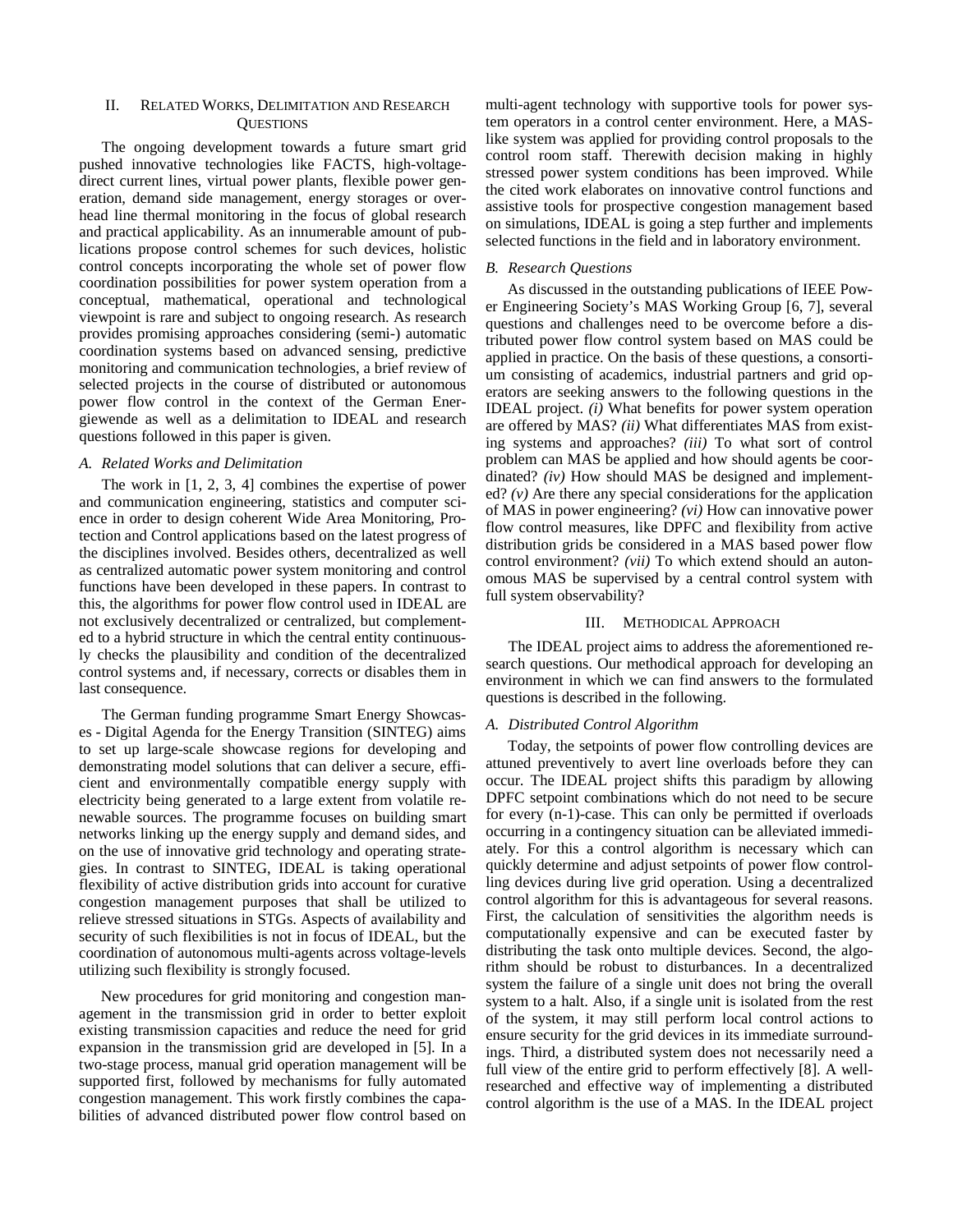the authors build on the foundation set in past projects (cp. section II) in the area of MAS.

## *B. Control Center*

It is of vital importance not only to validate the functional requirements of a multi-agent congestion management standalone system, but also to investigate gaps and challenges between decentral and central controls running in parallel. Therefore, a digital replication of the MAS will be embedded in a state-of-the-art network control system of type PSIcontrol. With this replication functional and non-functional requirements and properties of the MAS-based control will be evaluated and comparatively assessed. Further, the control behavior and capabilities of the MAS will be modeled for central curative optimal power flow (OPF) calculations. Herewith, it will become possible to analyze the impact of a MAS in an openloop network control system environment. Moreover, visualization and decision-support tools are needed, which give operators a clear and easy to perceive understanding of the MAS' current state and its prospective activities. This enables the acceptance or denial of agents' proposals as well as the possibility to schedule them to perform certain actions or to stop the entire MAS system. As a result, contributions to questions *(i)*, *(iii)*, *(vi)* and *(vii)* can be expected.

## *C. Communication Technologies and Protocols*

The fast response on critical grid conditions highly depends on the availability and reliability of information exchange between DG state estimation, DPFCs, agents and the control center. Therefore, reliable operation of the MAS requires adequate communication technologies. Previous work on FACTS and MAS either did not take communication latency and reliability into account [9] or only on an analytical level and not based on extensive simulative or real-world results of actual communication networks [10].

This work evaluates a holistic communication architecture for the control and regulation of the STG and DG by considering different communication links in real-world scenarios (Fig. 1). The results of the latency and reliability analysis of the different links will be taken into account when analyzing the overall system.



*Figure 1: Overview of communication links between system components*

#### *D. Distributed Power Flow Controllers*

The technology used by the developed MAS for altering the power line reactance consists of a fleet of DPFCs. Each device has the capability of injecting a certain degree of inductance or capacitance into the line. Coordinated control of these devices opens up flexible grid-based control options by shifting power flows according to Ohm's Law when installed in series with the line. The technology has been first introduced in 2006 at Georgia Tech [9]. First field installations were demonstrated in 2012 and 2013 with up to one hundred devices called Distributed Series Reactors (DSRs) [11]. DSRs are mounted directly on the conductors themselves. The DSRs are capable of injecting up to 50 μH of inductance on command and may be switched on sequentially to provide the required level of impedance at any time.

Just recently more powerful models of the DSR-type and a Static Synchronous Series Compensator-type (SSSC) were introduced [12]. The SSSC can alternatingly push power away from the overloaded line or draw power onto a weakly loaded line. By coupling a leading or lagging 90° voltage into the line the SSSC can provide the functionality of a series reactor and a series capacitor. All these devices are installed on the line towers, or are grouped on special towers or support structures at the substation. The modular design of all DPFC models allows rapid installation, customized configuration and grouping as well as re-deployment on other power lines when load conditions alter durably.

All models of DPFCs make use of the same control and communications framework: The DPFCs on a power line are linked among each other by radio remote control and are allocated to a controller interface which communicates via IEC 60870-5-104 protocol with the grid control system. In the course of the IDEAL project the DPFCs are controlled remotely by the MAS. This allows coordinated and rapid changes of line impedances in a meshed grid with many branches.

## *E. Flexible Power of Underlying Distribution Grids*

Flexibility of underlying distribution systems may be used only in cases where DPFCs cannot remove all grid congestions. To determine the flexibility potential of a DG voltage amplitude and voltage angle have to be known precisely. The system state is estimated by a state estimation based on the weighted least square approach considering the partly low observability of typical DGs. Based on the estimated system state injection and load of FPUs are varied simulatively and considering grid restrictions feasible setpoints of the DG are determined. These setpoints will be determined for particular and future times and sent to the responsible agent.

#### *F. Simulation and Demonstration*

To answer the research questions mentioned in section II the proposed system components will be tested in different ways. First, the MAS will be tested in a software environment. A dynamic grid simulation executed in DIgSILENT Power-Factory will be coupled with the MAS implemented in Java. By quantifying the performance of the algorithm in this manner and comparing results to centralized control systems, research questions (i)-(iii) can be answered. To address questions (v)-(vii) pure software simulations are not adequate, due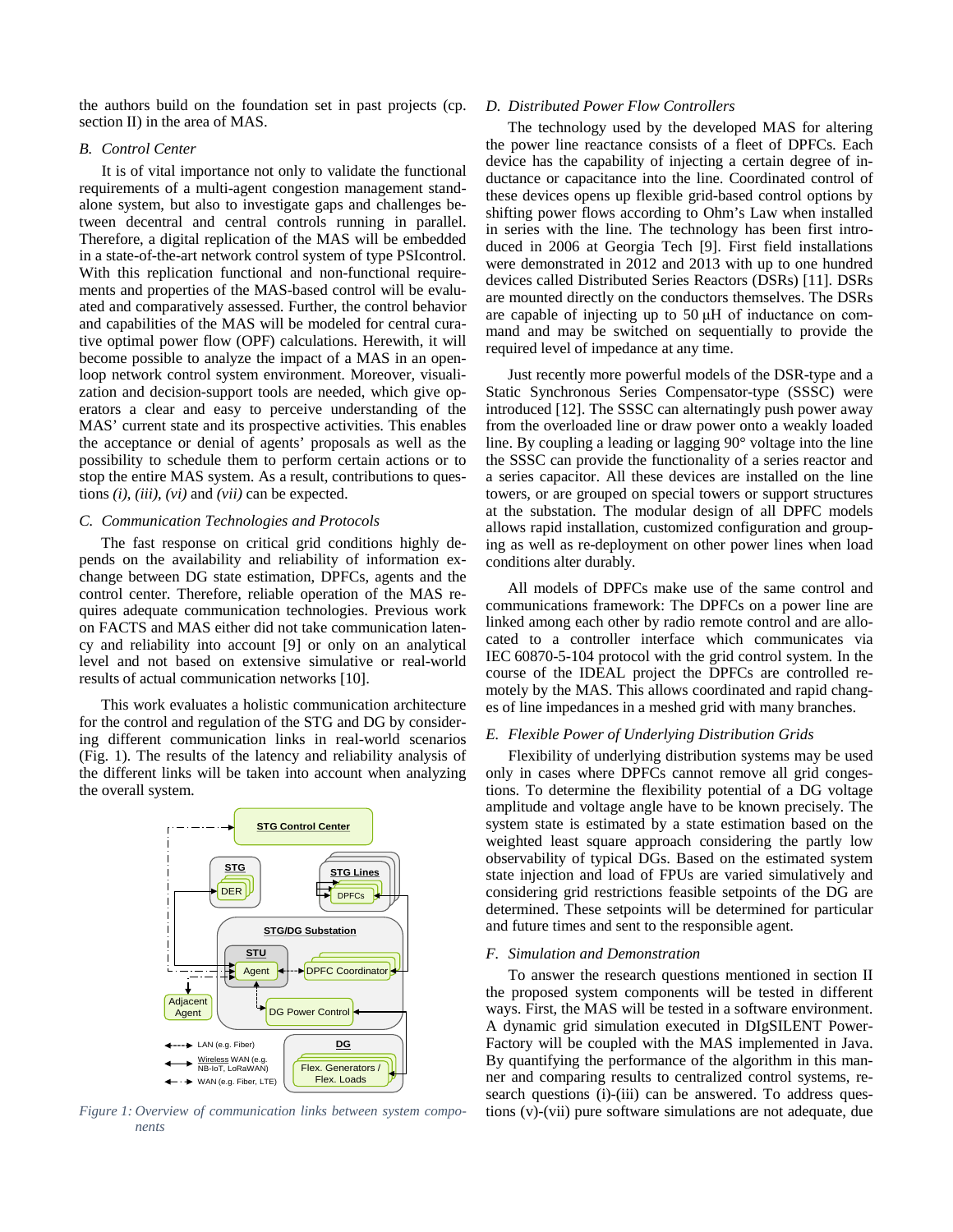to the need to analyze the interplay between the different system parts described in this section. Instead, a power-hardwarein-the-loop simulation will be executed. This type of simulation allows for the coupling of real hardware devices into software simulations. Selected parts of a system can be implemented on hardware which interfaces with the rest of the system remaining in a software environment. This is especially useful for prototype testing of small parts of a very large overall system, such as control devices in a STG. The parts of the overall system to be implemented on hardware are a small number of agents and DPFCs. Different communication technologies between the system components will be tested as well. Additionally, a control center demonstrator will be set up, using PSI hardware components and software. To test the functionality of the algorithm for assessing the flexible power of underlying grids under real conditions, it will be implemented on a hardware device and undergo a field test in a real DG. By providing the grid operator with information about the current degree of flexibility in the grid the authors expect insights into availability and responsiveness of FPUs, as well as the applicability of the algorithm for power flow control.

#### IV. CONCEPT OF THE OVERALL IDEAL SYSTEM

To address research question (iv) the following section depicts the overall system developed in the IDEAL project connecting the different approaches explained in section III. The IDEAL-system is visualized in Fig. 2. This graphic is structured as follows: the overall system is decomposed into two columns, showing the system's hardware components and the flow of information, and three layers: Control Center, STG and DG. In the bottom layer, two separate exemplary DGs are shown. In the left grid a flexible generator and a flexible load are connected. Another flexible generator is located in the grid on the right. Both DGs are connected to an exemplary STG via transformers. This is a simple meshed grid with four nodes and five lines. To explain the system's functionality the left subtransmission line is assumed to be overloaded.



*Figure 2: Overview of the System Concept of the IDEAL-Project*

#### *A. Hardware Components*

For the proposed system, Smart Telecontrol Units (STUs) are installed at every substation: An agent-hosting STU at the subtransmission side, and a STU for carrying out state estimation and analysis of flexible power at the distribution side. These devices can receive and analyze measurements and communicate with other devices. In the shown STG there is a DPFC (or rather a set of DPFCs) installed on the bottom line. As the symbol for the DPFC indicates, this power flow controlling device can only influence the reactance of the line it is installed on. For implementing the proposed system, no additional hardware is needed in the control center, making it easy to integrate the system into existing control center infrastructure. All of this is shown in the left column of Fig. 2.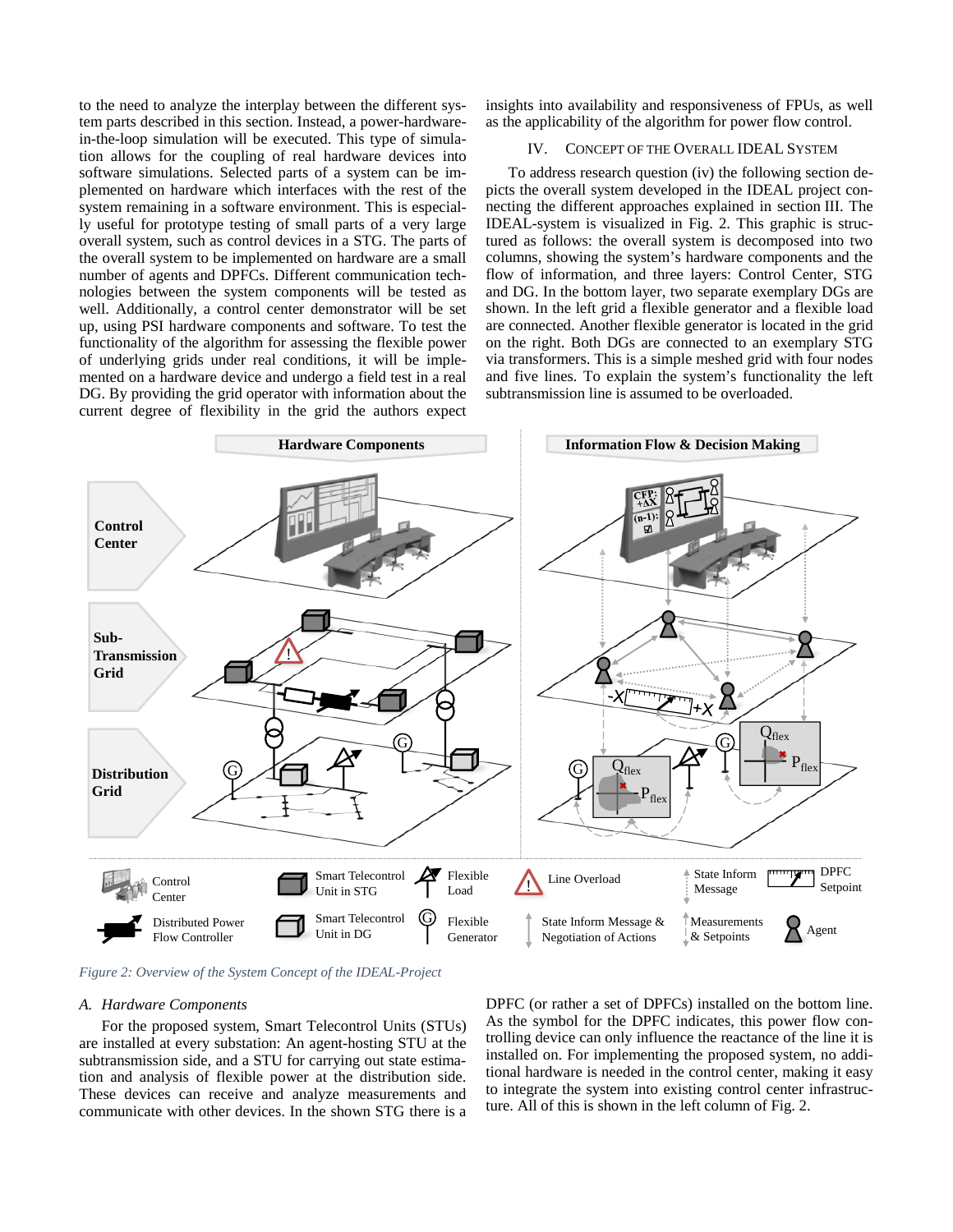#### *B. Information Flow & Decision Making*

In the right column on the bottom layer of Fig. 2 the information flow on the distribution level is depictured. The STU installed at the distribution side of the substation receives data from measuring devices and FPUs in its grid. It analyzes this data and performs a state estimation to determine which combinations of FPU setpoints can be realized without violating any DG restrictions. From this information it derives a range of active and reactive power that can be physically exchanged with the STG and forwards this information to the STU at the subtransmission level. The STU at subtransmission level can order the STU of the underlying DG to signal FPUs to change their setpoint and thus alter the power exchange with the STG accordingly.

At the subtransmission level there is an agent implemented on a STU at every substation. An agent is assigned a set of power lines connected to its substation and any DPFCs connected to these lines. The agents monitor their assigned assets and can change DPFC setpoints. They forward line current and voltage measurements together with the line impedances and ratings to all other agents in the grid and to the control center. This is depicted by the dotted arrow lines in Fig. 2. Each agent performs a topology analysis to derive a grid state. In the example shown in Fig. 2 the line on the left is overloaded. This line is assigned to the top left agent. The agent perceives it as overloaded and sends out a message to all other agents, consisting of the power flow on the line, the line's rating, and a call-for-proposals (CFP) flag. This is shown in Fig. 2 as the full arrow lines. The agents then perform sensitivity analyses to calculate how a change of setpoints of their assigned flexibilities could alleviate the overload (cp. [8, 13]). They propose the results of this analysis to the agent which originally sent out the CFP. This agent then chooses the best proposal, or set of proposals. The MAS can run in two different modes: If the system runs fully autonomously the agent can order the respective agents to execute the chosen proposals. At the same time it informs the control center about this. In semi-autonomous mode the agent proposes the chosen proposals to the control center and only orders the agents to execute, if the control center accepts. The integration of a MAS-based power flow control as well as DPFCs in state of the art control systems requires extensive adjustments in the control center's model database as well as in the process database and SCADA system. For instance, the control capabilities as well as physical properties of new equipment like DPFCs need to be adequately modeled for enabling fundamental grid calculations like state-estimation, power flow calculation, OPF, short-circuit calculation and so on. New picture variables for the supervisory system need to be defined and integrated as well as the innovative control functions need to be harmonized with conventional control measures. Therefore, special parametrization and visualization tools are required. In the following, some preliminary results are highlighted.

For performing grid calculations with new equipment types in the control system, it is imperative to integrate adequate physical models. Since multiple DPFCs may be mounted on each phase of a power line, it may be challenging to supervise the full set of DPFCs in the supervisory system. Line impedance  $Z_L$  may be changed in a discrete way according to the equation:  $Z_L = R_L + j \cdot (X_L + i \cdot \Delta x)$ . Here, *i* is the tap position of the controllable reactance  $\Delta x$  of a DPFC. Shunt elements are neglected for simplicity.



*Figure 3: Process visualization of MAS and DPFCs embedded in an exemplary 110 kV grid in PSIcontrol*

As each device can increase or decrease a line's reactance discretely, we propose to use an aggregated representation of all the DPFCs' discrete impedance change capabilities in a single substitute. Therewith, condensed information is shown to the operator, while the full detail-depth is considerable in grid calculations. Fig. 3 shows the supervisory process visualization of DPFCs and MAS in SCADA. It should be noted, that both, the MAS as well as the DPFCs may change operational modes. For DPFCs, an automatic [AUTO], a MAS-Controlled [MAS], a SCADA controlled [SCADA], failure [F] or out of operation [OFF] mode is considered. The agents may be in autonomous mode [A], in decision-support mode [S], failure [F] or out of operation [OFF] mode.



*Figure 4: Exemplary Snapshot of Control Actions under Consideration of DPFCs and MAS in PSIcontrol*

One goal of IDEAL is to analyze the requirements and prospective advantages of a combined central and MAS-based control. Here, it is expected, that the autonomous control capabilities of MAS may be advantageous to be considered in predictive grid security optimizations, i.e. the MAS-based control of DPFCs is considered as grid-related measures either for optimizing the economic dispatch or curative congestion management. Putting the focus on curative congestion management, the IDEAL-MAS could be preferable to marketbased measures due to its low-cost nature. For taking decisions, the operators obviously need a clear visualization of the predictive grid status as well as the proposed measures. Fig. 4 shows exemplary the control schedule of prospective controls. Here, the status and number of violations of operational limits are displayed either before or after executing an appropriate OPF aiming for alleviating such violations. It should be noted,